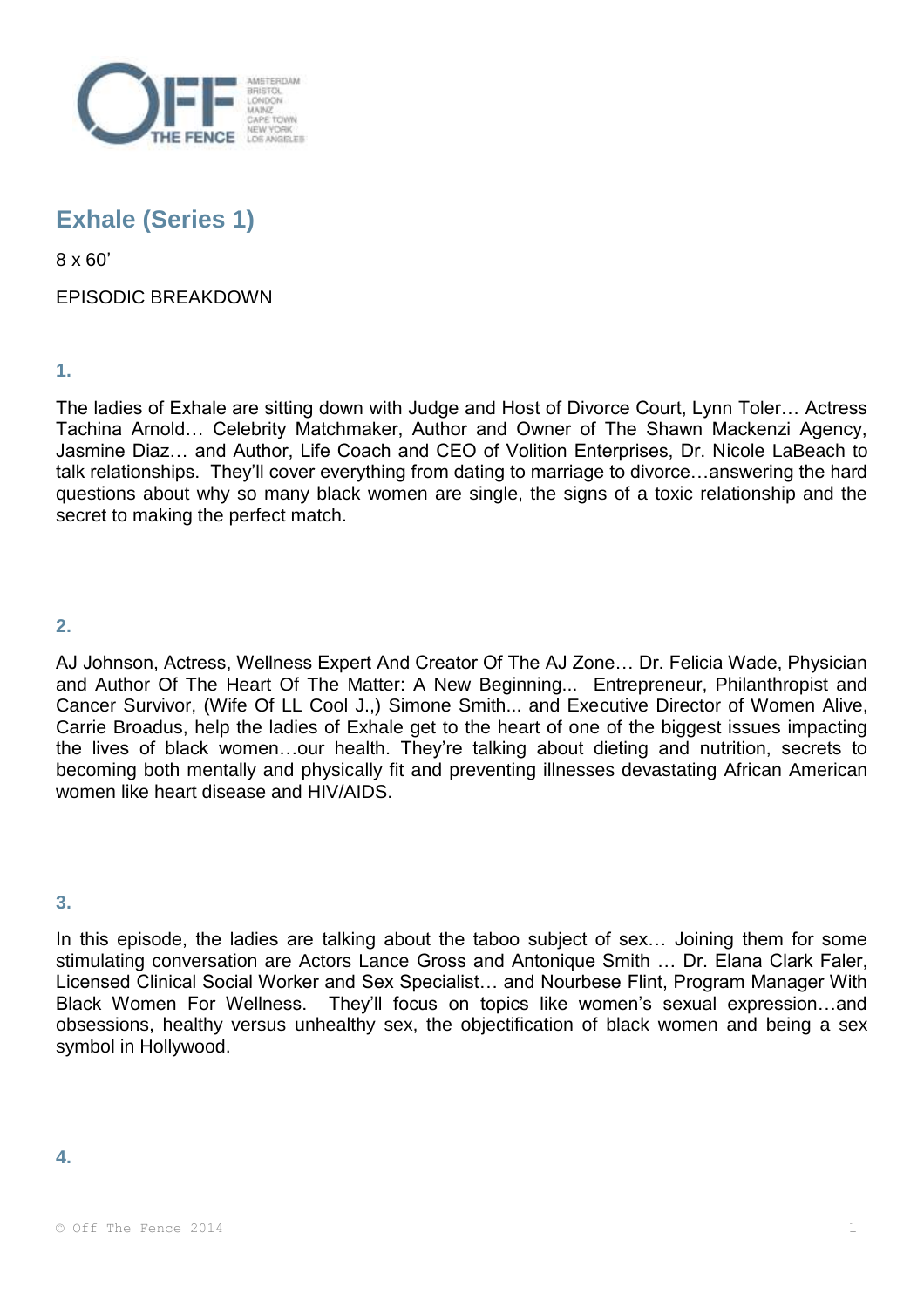Supermodel, Actress and Modelprenuer Beverly Johnson… Dermatologist and Skin Care Specialist Dr. Susan Evans… Actress and Fashion Entrepreneur Vanessa Simmons and Kim Kimble, Celebrity Hair Guru and Entrepreneur, join the ladies of Exhale to talk beauty and style. They'll cover topics like fashion, the modeling industry, why hair is such a touchy subject in the African American community…and find out if black really does crack.

#### **5.**

The ladies of Exhale are having some spirited conversation with Columbia Pictures Executive and Author of "Produced By Faith" Devon Franklin… R&B Artist Kelly Price… Pastor Beverly Bam Crawford and Atheist and Author of "Moral Combat: Black Atheists, Gender Politics, and The Value Wars" Dr. Sikivu Hutchinson. They'll talk about getting through trials that put our faith to the test, religious controversies like homosexuality and the role of women in the Church and the increasing number African Americans who don't believe – black Atheists.

# **6.**

Can black women really have it all? Career, money and a family? That's what the ladies of Exhale are trying to find out as they sit down with Actress Vanessa Bell Calloway… CNBC Correspondent Sharon Epperson… Entrepreneur and Author Keith Douglas and Paula Madison, a partner in The Williams Group Holdings and CEO of The LA Sparks. They'll talk about the secrets to a successful career, the biggest career and financial mistakes that black women make, how to keep disputes over money from ruining relationships and how to come back from financial disaster.

# **7.**

In this episode of Exhale, the ladies talk to some veterans of entertainment – R&B Singer Jeffrey Osborne… Actress Keisha Knight Pulliam…Actress and Comedienne, Kym Whitley…and Director, Producer and Writer, Kevin Rodney Sullivan. They'll take us inside the world of music, television and film to see just what it takes to achieve success …and keep it. Viewers will hear what goes on behind the scenes of some of the biggest projects in Hollywood and how they overcome the unique challenges blacks in the entertainment industry face.

#### **8.**

Actress, Comedienne, Author and Host Kim Coles… Sarah Jakes, Senior Project Manager of The Potter's House Woman-To-Woman Ministry and daughter of TD Jakes… Actor, Writer and Director Todd Bridges…. and Gabriella Jordan, Executive Coach and President Of The Education Division of The Handel Group, talk to the ladies of Exhale about breaking free from hurts that can hold us captive - fear, anger, depression, addictions and other vices. This episode will cover the all too real struggles many of us have with overcoming past hurts and the importance of forgiveness,